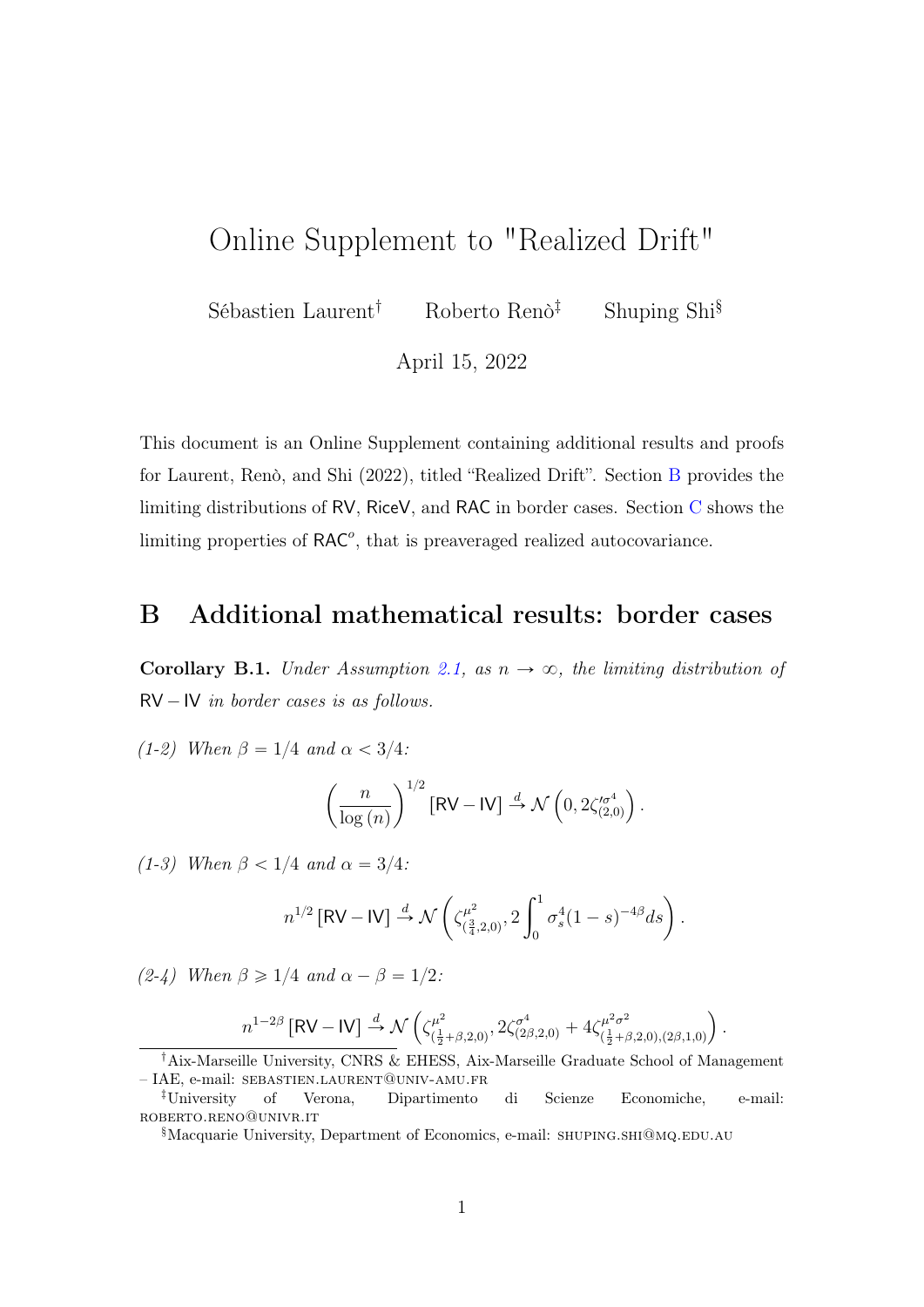(3-4) When  $\beta < 1/4$  and  $\alpha + \beta = 1$ :

$$
n^{1/2} \left[ \mathsf{RV} - \mathsf{IV} - \Delta_n^{2\beta} \zeta_{(1-\beta,2,0)}^{\mu^2} \right] \stackrel{d}{\to} \mathcal{N} \left( 0, 2 \int_0^1 \sigma_s^4 (1-s)^{-4\beta} ds + 4 \zeta_{(1-\beta,2,0),(2\beta,1,0)}^{\mu^2 \sigma^2} \right).
$$

The above convergences are stable in law.

Corollary B.2. Under Assumption [2.1,](#page-0-1) as  $n \to \infty$ , the limiting distribution of  $RiceV(k) - IV$  in border cases is as follows.

(1-2) When  $\beta = 1/4$  and  $\alpha < 3/4$ :

$$
\left(\frac{n}{\log\left(n\right)}\right)^{1/2}\left[\mathsf{RiceV}(k)-\mathsf{IV}\right]\overset{d}{\to}\mathcal{N}\left(0,2\zeta_{(2,0)}^{\prime\sigma^{4}}+\zeta_{(1,k),(1,0)}^{\prime\sigma^{4}}\right)
$$

.

(1-3) When  $\beta$  < 1/4 and  $\alpha = 3/4$ :

$$
n^{1/2} \left[ \mathsf{RV-IV} \right] \stackrel{d}{\to} \mathcal{N} \left( \zeta^{\mu^2}_{(\frac{3}{4},2,0)} - \zeta^{\mu^2}_{(\frac{3}{4},1,0),(\frac{3}{4},1,k)}, 3 \int_0^1 \sigma_s^4 (1-s)^{-4\beta} ds \right).
$$

(2-4) When  $\beta \geq 1/4$  and  $\alpha - \beta = 1/2$ :

$$
n^{1-2\beta} \left[\text{RV} - \text{IV}\right]
$$
  

$$
\stackrel{d}{\rightarrow} \mathcal{N}\left(\zeta^{\mu^2}_{(\frac{1}{2}+\beta,2,0)} - \zeta^{\mu^2}_{(\frac{1}{2}+\beta,1,0),(\frac{1}{2}+\beta,1,k)}, 2\zeta^{\sigma^4}_{(2\beta,2,0)} + \zeta^{\sigma^4}_{(2\beta,1,k),(2\beta,1,0)} + V_4^{\text{RiceV}}\left(\frac{1}{2}+\beta,\beta\right)\right).
$$

(3-4) When  $\beta < 1/4$  and  $\alpha + \beta = 1$ :

$$
n^{1/2} \left[ \text{RV} - \text{IV} - \Delta_n^{2\beta} \left( \zeta_{(1-\beta,2,0)}^{\mu^2} - \zeta_{(1-\beta,1,0),(1-\beta,1,k)}^{\mu^2} \right) \right]
$$
  

$$
\stackrel{d}{\rightarrow} \mathcal{N} \left( 0, 3 \int_0^1 \sigma_s^4 (1-s)^{-4\beta} ds + V_4^{\text{RiceV}} (1-\beta, \beta) \right).
$$

The above convergences are stable in law.

Corollary B.3. Under Assumption [2.1,](#page-0-1) as  $n \to \infty$ , the limiting distribution of  $RAC(k)$  in border cases is as follows.

(1-2) When  $\beta = 1/4$  and  $\alpha < 3/4$ :

$$
\left(\frac{n}{\log(n)}\right)^{1/2} \textsf{RAC}(k) \stackrel{d}{\rightarrow} \mathcal{N}\left(0, \zeta_{(1,k),(1,0)}^{\prime \sigma^4}\right).
$$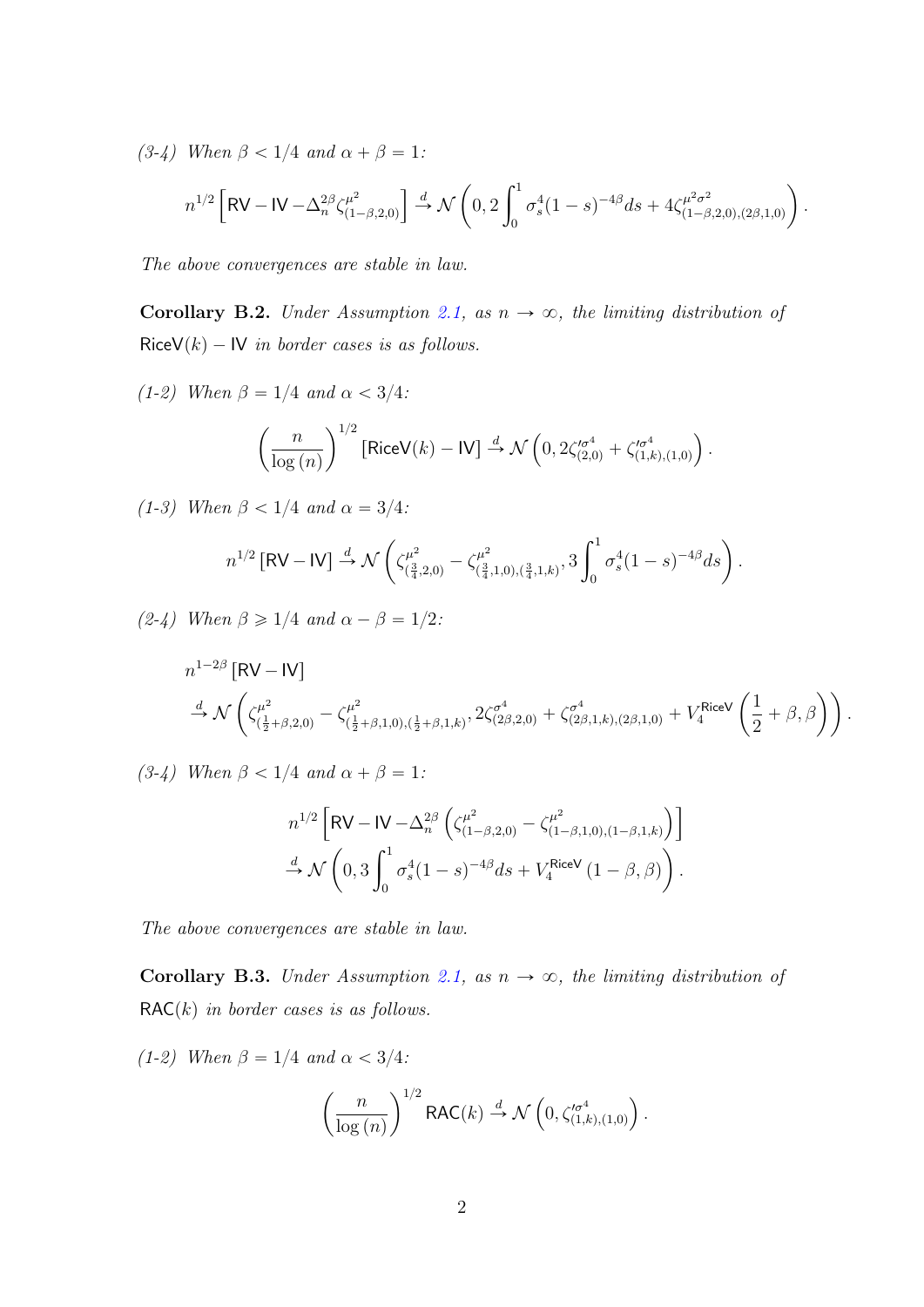(1-3) When  $\beta$  < 1/4 and  $\alpha$  = 3/4:

$$
n^{1/2} \, \text{RAC}(k) \stackrel{d}{\to} \mathcal{N}\left(\zeta^{\mu^2}_{(\frac{3}{4},1,0),(\frac{3}{4},1,k)}, \int_0^1 \sigma_s^4 (1-s)^{-4\beta} ds\right).
$$

(2-4) When  $\beta \geq 1/4$  and  $\alpha - \beta = 1/2$ : ˆ

$$
n^{1-2\beta} \, \text{RAC}(k) \xrightarrow{d} \mathcal{N}\left( \zeta^{\mu^2}_{(\frac{1}{2}+\beta,1,0),(\frac{1}{2}+\beta,1,k)}, \zeta^{\sigma^4}_{(2\beta,1,k),(2\beta,1,0)} + V_4^{\text{RAC}}\left( \frac{1}{2} + \beta, \beta \right) \right).
$$

(3-4) When  $\beta < 1/4$  and  $\alpha + \beta = 1$ :

$$
n^{1/2} \left[ \text{RAC}(k) - \Delta_n^{2\beta} \zeta_{(1-\beta,1,0),(1-\beta,1,k)}^{\mu^2} \right] \stackrel{d}{\to} \mathcal{N} \left( 0, \int_0^1 \sigma_s^4 (1-s)^{-4\beta} ds + V_4^{\text{RAC}} \left( 1 - \beta, \beta \right) \right).
$$

The above convergences are stable in law.

## <span id="page-2-0"></span> $C$  Additional mathematical results: RAC<sup>o</sup>

<span id="page-2-1"></span>**Lemma C.1.** Let  $A_s = \mu_s (1 - s)^{-\alpha}$ . The weight function g(.) satisfies conditions in Assumption [A.1.](#page-0-1) Then,

(1) 
$$
\sum_{j=1}^{l_n} g\left(\frac{j}{l_n}\right) \int_{(i+j-1)\Delta_n}^{(i+j)\Delta_n} A_s ds - \int_{i\Delta_n}^{(i+l_n)\Delta_n} g\left(\frac{s-i\Delta_n}{l_n\Delta_n}\right) A_s ds = O_p\left(\Delta_n^{1-\alpha}\right),
$$
  
\n(2) 
$$
\int_{i\Delta_n}^{(i+l_n)\Delta_n} g\left(\frac{s-i\Delta_n}{l_n\Delta_n}\right) A_s ds = O_p\left(\Delta_n^{1-\alpha}l_n\right).
$$

Proof. (1) Write

$$
\int_{i\Delta_n}^{(i+l_n)\Delta_n} g\left(\frac{(s-i\Delta_n)/\Delta_n}{l_n}\right) A_s ds = \sum_{j=1}^{l_n} \int_{(i+j-1)\Delta_n}^{(i+j)\Delta_n} g\left(\frac{(s-i\Delta_n)/\Delta_n}{l_n}\right) A_s ds.
$$

Let

$$
\alpha_n = \sum_{j=1}^{l_n} \int_{(i+j-1)\Delta_n}^{(i+j)\Delta_n} \left[ g\left(\frac{j}{l_n}\right) - g\left(\frac{\left(s - i\Delta_n\right)/\Delta_n}{l_n}\right) \right] A_s ds.
$$

By the mean value theorem, together with the boundness of  $g'$  and  $\mu_s$ , we have, for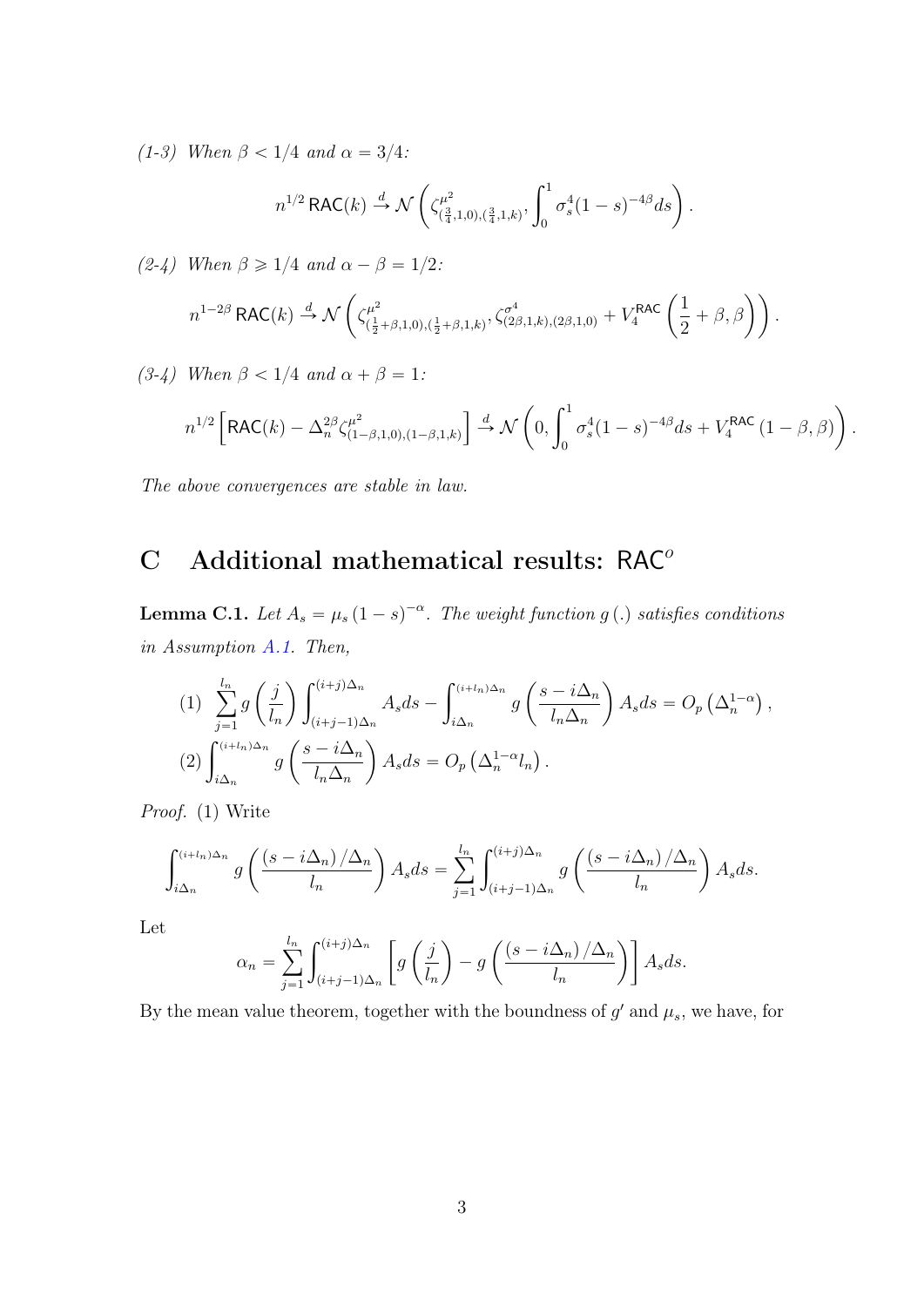each interval  $[(i + j - 1)\Delta_n, (i + j)\Delta_n]$  there exists a  $\xi \in$  $\mathbf{r}$  $s-i\Delta_n$  $\left(\frac{-i\Delta_n}{\Delta_n},j\right)$  such that:

$$
\begin{aligned}\n|\alpha_n| &\leq \frac{1}{l_n} \sum_{j=1}^{l_n} \int_{(i+j-1)\Delta_n}^{(i+j)\Delta_n} \left| g'\left(\frac{\xi_i}{l_n}\right) (j - \frac{s - i\Delta_n}{\Delta_n}) \right| |A_s| \, ds \\
&\leq C \frac{1}{l_n} \int_{i\Delta_n}^{(i+l_n)\Delta_n} |A_s| \, ds \\
&\leq C \frac{1}{l_n} \int_{i\Delta_n}^{(i+l_n)\Delta_n} (1-s)^{-\alpha} \, ds = C \Delta_n^{1-\alpha} (n-i)^{-\alpha} = O_p \left(\Delta_n^{1-\alpha}\right)\n\end{aligned}
$$

since, by the first order Taylor series expansion,

$$
\int_{i\Delta_n}^{(i+l_n)\Delta_n} (1-s)^{-\alpha} ds = \frac{\Delta_n^{1-\alpha}}{1-\alpha} \left[ (n-i)^{1-\alpha} - (n-i-l_n)^{1-\alpha} \right] \approx \Delta_n^{1-\alpha} l_n (n-i)^{-\alpha}.
$$

(2) By the boundness of  $\mu_s$  and  $g(.)$ ,

$$
\int_{i\Delta_n}^{(i+l_n)\Delta_n} g\left(\frac{s-i\Delta_n}{l_n\Delta_n}\right) A_s ds = \int_{i\Delta_n}^{(i+l_n)\Delta_n} g\left(\frac{s-i\Delta_n}{l_n\Delta_n}\right) \mu_s (1-s)^{-\alpha} ds
$$
  
\$\leqslant C \int\_{i\Delta\_n}^{(i+l\_n)\Delta\_n} (1-s)^{-\alpha} ds \approx C \Delta\_n^{1-\alpha} l\_n (n-i)^{-\alpha} = O\_p \left(\Delta\_n^{1-\alpha} l\_n\right).

Proof of Theorem [3.5.](#page-0-1) We first derive the first order property of the signal component in [\(16\)](#page-0-1). By definition,

$$
\bar{r}_{i\Delta_n} = -\sum_{j=0}^{l_n-1} h_j^n X_{(i+j)\Delta_n} = \sum_{j=1}^{l_n} g\left(\frac{j}{l_n}\right) \left(X_{(i+j)\Delta_n} - X_{(i+j-1)\Delta_n}\right)
$$
  
\n
$$
= \sum_{j=1}^{l_n} g\left(\frac{j}{l_n}\right) \int_{(i+j-1)\Delta_n}^{(i+j)\Delta_n} A_s ds + \sum_{j=1}^{l_n} g\left(\frac{j}{l_n}\right) \int_{(i+j-1)\Delta_n}^{(i+j)\Delta_n} B_s dW_s,
$$

where  $B_s = \sigma_s (1 - s)^{-\beta}$ . Since  $k_n > l_n$ , the conditional expectation of  $\bar{r}_{i\Delta_n} \bar{r}_{(i-k_n)\Delta_n}$ is

$$
E\left[\bar{r}_{i\Delta_n}\bar{r}_{(i-k_n)\Delta_n}|\mathcal{F}_{i-k_n}^n\right]
$$
\n
$$
= \left(\sum_{j=1}^{l_n} g\left(\frac{j}{l_n}\right) \int_{(i+j-1)\Delta_n}^{(i+j)\Delta_n} A_s ds\right) \left(\sum_{j=1}^{l_n} g\left(\frac{j}{l_n}\right) \int_{(i-k_n+j-1)\Delta_n}^{(i-k_n+j)\Delta_n} A_s ds\right)
$$
\n
$$
= \left(\int_{i\Delta_n}^{(i+l_n)\Delta_n} g\left(\frac{s-i\Delta_n}{l_n\Delta_n}\right) A_s ds\right) \left(\int_{(i-k_n)\Delta_n}^{(i-k_n+l_n)\Delta_n} g\left(\frac{s-i\Delta_n}{l_n\Delta_n}\right) A_s ds\right) [1+o_p(1)]
$$
\n
$$
= O_p\left(\Delta_n^{2(1-\alpha)}l_n^2\right).
$$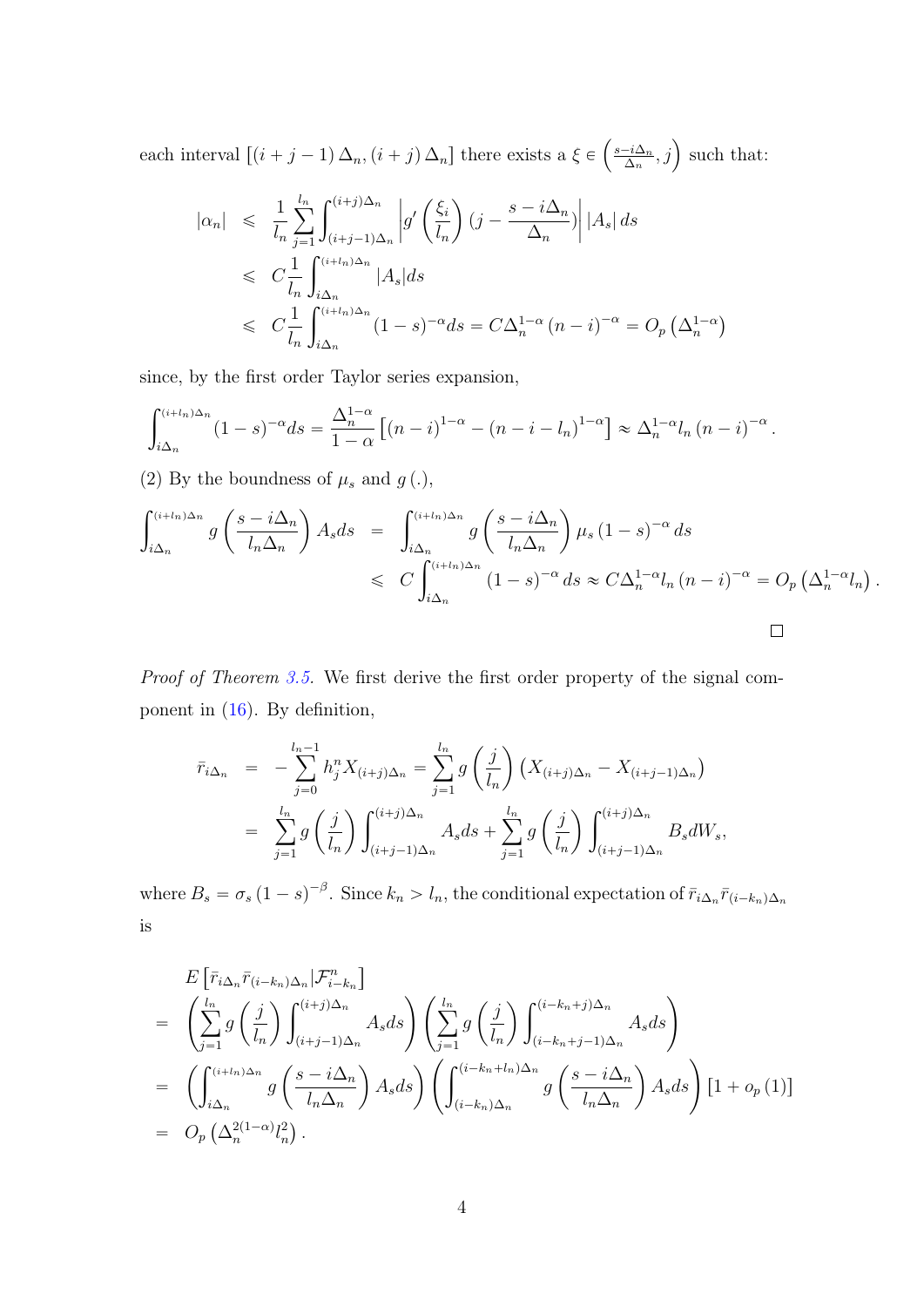The third and fourth lines come from Lemma [C.1.](#page-2-1)

Next, we investigate the first order property of the three terms brought by the noise in  $(16)$ . Let

$$
Q_{i,k_n} = \omega^2 \sum_{j_1=0}^{l_n-1} h_{j_1}^n \varepsilon_{(i-k_n+j_1)\Delta_n} \sum_{j_2=0}^{l_n-1} h_{j_2}^n \varepsilon_{(i+j_2)\Delta_n} - \omega \bar{r}_{i\Delta_n} \sum_{j=0}^{l_n-1} h_j^n \varepsilon_{(i-k_n+j)\Delta_n} - \omega \bar{r}_{(i-k_n)\Delta_n} \sum_{j=0}^{l_n-1} h_j^n \varepsilon_{(i+j)\Delta_n}.
$$

Under Assumption [3.4,](#page-0-1)  $|\gamma_s| \leq \frac{K}{s^v}$  with  $v > 1$ . The conditional expectation

$$
E\left[Q_{i,k_n}|\mathcal{F}_{i-k_n}^n\right] = \omega^2 E\left[\sum_{j_1=0}^{l_n-1} h_{j_1}^n \varepsilon_{(i-k_n+j_1)\Delta_n} \sum_{j_2=0}^{l_n-1} h_{j_2}^n \varepsilon_{(i+j_2)\Delta_n}|\mathcal{F}_{i-k_n}^n\right]
$$
  
\n
$$
= \omega^2 \sum_{s=k_n-l_n+1}^{k_n} \sum_{j_1=0}^{s-k_n+l_n-1} h_{j}^n h_{j+k_n-s}^n E\left(\varepsilon_{i+j}\varepsilon_{i+j-s}|\mathcal{F}_{i-k_n}^n\right)
$$
  
\n
$$
+ \omega^2 \sum_{s=k_n+1}^{k_n+l_n} \sum_{j=s-k_n}^{l_n-1} h_{j}^n h_{j+k_n-s}^n E\left(\varepsilon_{i+j}\varepsilon_{i+j-s}|\mathcal{F}_{i-k_n}^n\right)
$$
  
\n
$$
= \omega^2 \sum_{s=k_n-l_n+1}^{k_n} \gamma_s \sum_{j=0}^{s-k_n+l_n-1} h_{j}^n h_{j+k_n-s}^n + \omega^2 \sum_{s=k_n+1}^{k_n+l_n} \gamma_s \sum_{j=s-k_n}^{l_n-1} h_{j}^n h_{j+k_n-s}^n
$$
  
\n
$$
\leq \frac{C}{l_n^2} \sum_{s=k_n-l_n+1}^{k_n} \gamma_s \left(s-k_n+l_n\right) + \frac{C}{l_n^2} \sum_{s=k_n+1}^{k_n+l_n} \gamma_s \left(l_n-s+k_n\right)
$$
  
\n
$$
= \frac{C}{l_n^2} \sum_{m=1}^{l_n} \left(\gamma_{m+k_n-l_n} + \gamma_{k_n+l_n-m}\right) m \leq \frac{2CK}{l_n^2} \sum_{m=1}^{l_n} \frac{m}{(m+k_n-l_n)^v}
$$

since  $h_j^n = g$  $j+1$ ln  $-g$ j ln  $= g\left(\xi_j\right)^{\prime} \frac{1}{l_{\rm s}}$  $\frac{1}{l_n} \leqslant \frac{C}{l_n}$  $\frac{C}{l_n}$  with  $\frac{j}{l_n} \leqslant \xi_j \leqslant \frac{j+1}{l_n}$  $\frac{+1}{l_n}$ , and

$$
\begin{aligned} |\gamma_{m+k_n-l_n} + \gamma_{k_n+l_n-m}| &\leqslant |\gamma_{m+k_n-l_n}| + |\gamma_{k_n+l_n-m}| \\ &\leqslant \frac{K}{(m+k_n-l_n)^v} + \frac{K}{(k_n+l_n-m)^v} \leqslant \frac{2K}{(m+k_n-l_n)^v} \end{aligned}
$$

from Assumption [3.4](#page-0-1) and the fact that  $m + k_n - l_n \leq k_n + l_n - m$ . Furthermore, since  $\frac{m}{(m+k_n-l_n)^v} < 1$ , we have

$$
E\left[Q_{i,k_n}|\mathcal{F}_{i-k_n}^n\right] < \frac{2CK}{l_n} = O_p\left(\frac{1}{l_n}\right).
$$